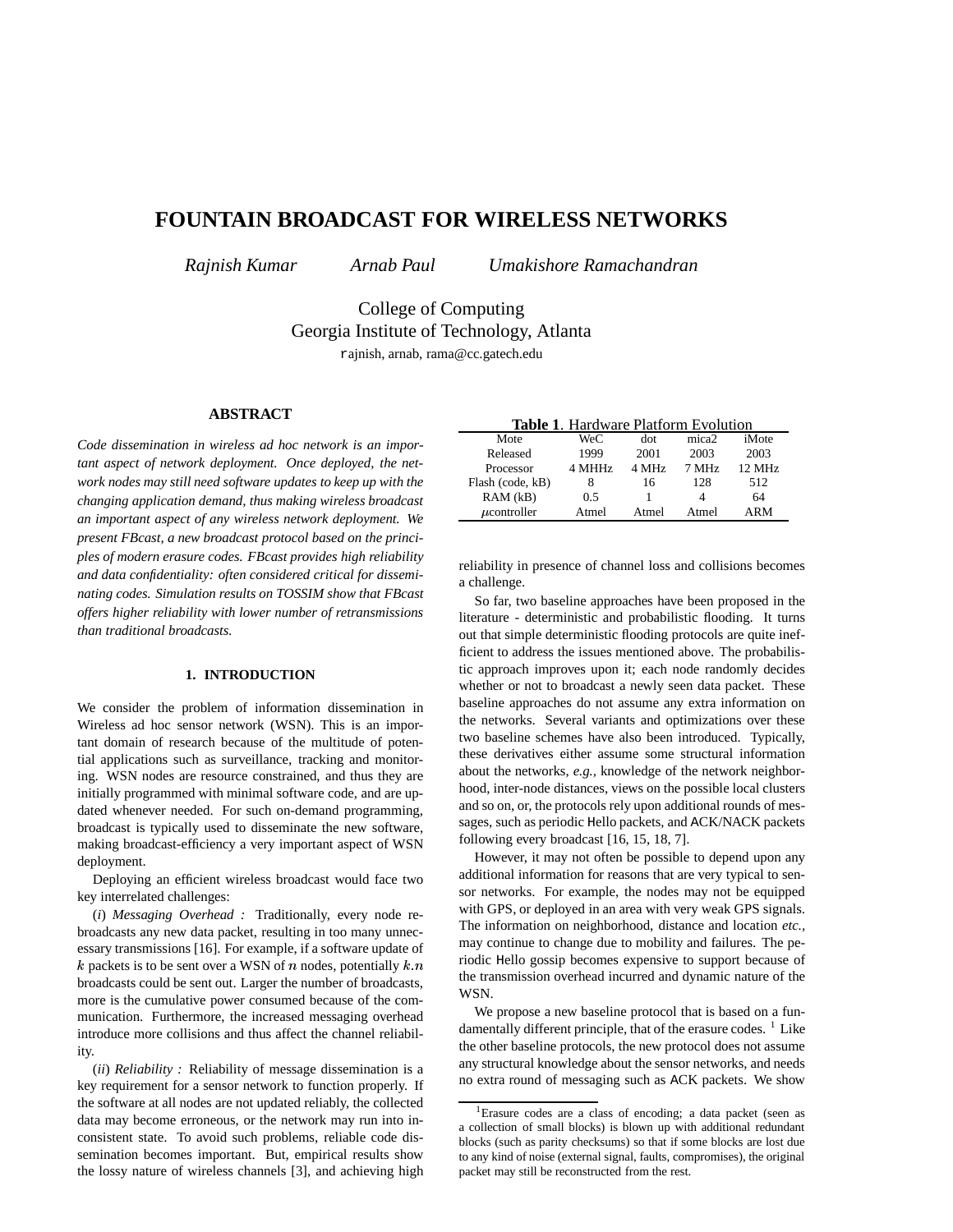that the protocol achieves higher reliability compared to the basic probabilistic broadcast, but at a much lower messaging cost.

Instead of a protocol that relies completely on controlling the communication, our intuition is to aid the messaging with computational pre/post-processing. The emerging hardware trend suggests that future sensors would have significant computing power. Table 1 presents a quick summary of the currently available sensor platforms [6]; devices such as an iMote have up to 64 KB of main memory and can operate at a speed of 12 MHz. Extrapolating into the future, the motes will soon posses as much computing resources as today's iPAQs. However, while processor efficiency (speed, power, miniaturization) continues to improve, networking performance over the wireless is not expected to grow equally, merely because of the physical ambient noise that must be dealt with. Thus trading processor cycles for communication can offer many-in-one benefit in terms of smaller messaging overhead, less collision, enhanced reliability and reduced power consumption.

The contributions and the findings of this paper can be summarized as follows:

(*i*) We present a new design principle for wireless broadcast in sensor networks. Founded on this principle, FBcast, a new WSN protocol, offers high reliability and low messaging overhead.

(*ii*) We compare FBcast with probabilistic broadcast through simulation studies using the TOSSIM simulator [5]. Protocol efficiency can be evaluated over more than one axes, each of which can be potentially traded for another, *e.g.,* reliability can be enhanced at the cost of extra messaging overhead, or spatial density of the sensors and so on. Thus a point-bypoint fare comparison between these approaches may not always be possible. However, our experiments do suggest that, by and large, FBcast performs better over a larger parameter space formed by the metric-axes.

(*iii*) We propose FBcast with *repeaters* to disseminate code over large area network. Over a multi-hop network, especially in sparse network deployment, traditional broadcast reliability decreases as one goes away from the data source. We extend the basic FBcast protocol with the idea of repeater nodes and verify the correctness via simulation.

The paper is organized in the following way. Section 2 provides details of FBcast protocol. It also explains the encoding scheme used. Section 3 presents the implementation details of FBcast and preliminary results. Section 4 looks at the related broadcast protocols to place our work. At the end, we present future work and conclude.

## **2. FBCAST PROTOCOL**

Figure 1 and 2 represent the overview of FBcast broadcast protocol. The data to be disseminated consists of  $m$  packets. The source blows up these  $m$  packets into  $n$  packets, using encoding scheme described below, and the encoded data is injected in the network. Each recipient rebroadcasts a packet, if it is new, with a probability  $p$ . When a recipient node has received enough data packets ( $k \geq m$ ) as required for decoding, it reconstructs the data and passes it to the application. It is assumed that all network nodes share a seed value information



Fig. 1. FBcast at source:  $m$  original packets are encoded into  $n$  packets and injected in the network.



**Fig.** 2. FBcast at recipients:  $k$  packets are chosen from received queue and decoded back to  $m$ .

used for the data encoding and decoding.

## **Encoding schemes**

Erasure codes provide the type of encoding that is needed to accomplish the protocol. However, some of the desirable properties set apart *Fountain Codes* (a modern class of erasure codes [1]) from the rest: (*i*) The ratio  $n/m$  (also known as the *stretch factor*) can be made arbitrarily large or small flexibly. In other words, one can generate as many redundant packets needed, by a decision that can be taken online. (*ii*) There is no restriction on the packet length. (*iii*) Fountain codes are quite inexpensive in encoding (linear) and decoding times  $(n \log n)$ . Standard erasure codes, such as the Reed-Solomon codes are very *inflexible* in the first two aspects, and quite inefficient in performance.

The category-name *fountain* is suggestive - when one needs to fill up a cup of water from a fountain, there is no need to bother about which particular droplets are being collected, rather just enough number of drops to fill in the glass would be sufficient. Not all Fountain codes are equally flexible. We are interested in the codes that are *rateless*, *i.e.* can produce onthe-fly a *fountain* of encoded blocks from  $k$  original message blocks. For a pre-decided small number  $\epsilon$ , only  $k = (1 + \epsilon)m$ number of data blocks out of this fountain suffice to reconstruct the original document. An example of a rate-less code is the Luby-Transform codes [9]. Our idea is to generate the blocks and sprinkle them over to the neighbors, which in turn need to re-sprinkle only small fraction of the fountain.

The main benefit of data encoding is three fold. (*i*) Enhanced reliability, which is achieved by adding extra information encoded in the data packets. Thus, if a node has noisy reception, it may not be able to receive all the data packets, yet, it can generate the original data. (*ii*) Data encoding decreases the transmission overhead. Because of the redundancy, the recipients do not need to retransmit all the packets, each trans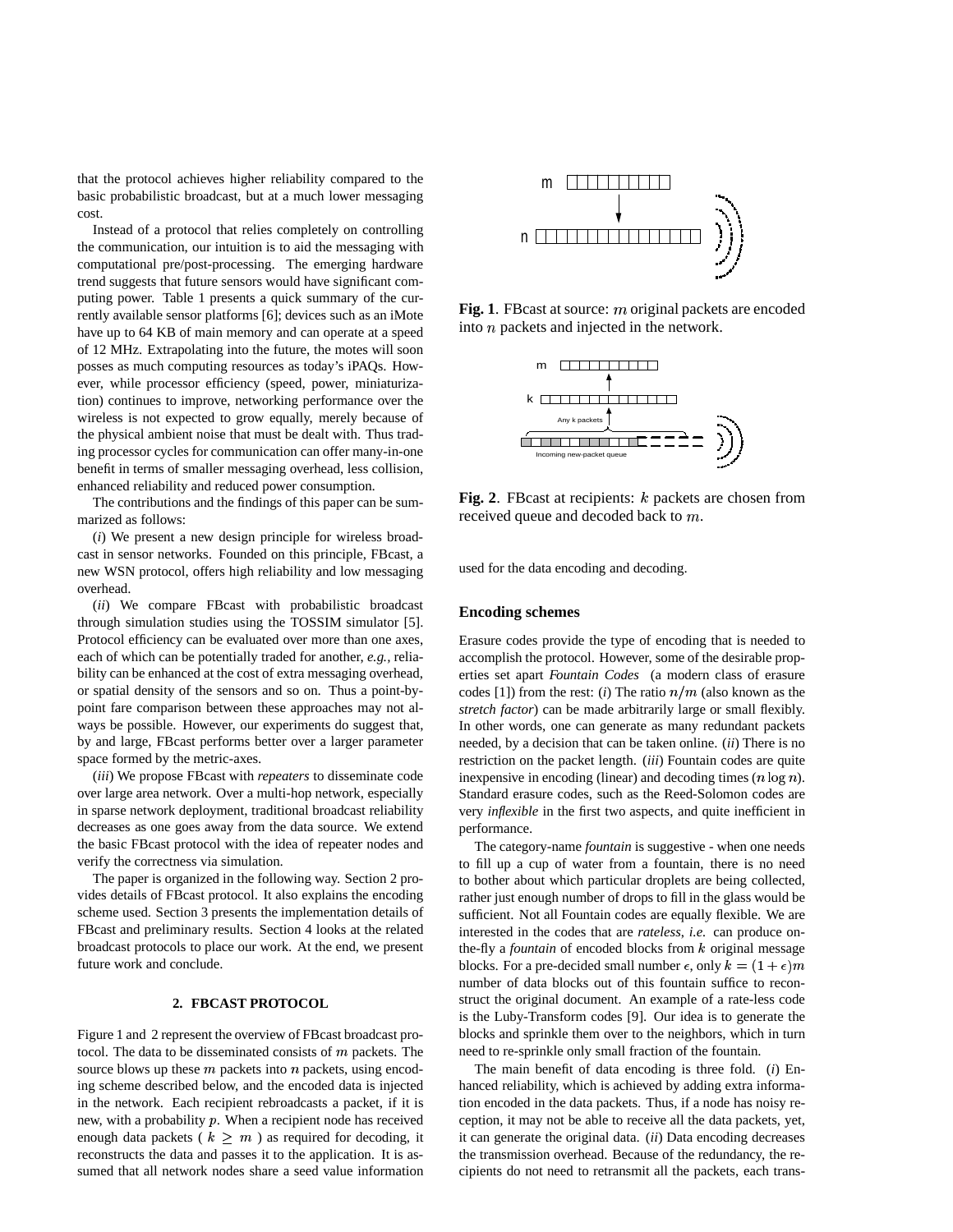mits only a few of what it receives, thus alleviating contention for the shared channel. (*iii*) The scheme provides data confidentiality as an extra benefit. Because of the shared nature of wireless channel, code confidentiality is often a requirement of wireless network deployment. To encode and subsequently decode the same data, the sender and receiver need to have a shared random seed. Hence, no eavesdropper can decode the information from the wireless channel.

# **3. EVALUATION**

We have implemented the communication aspect of FBcast protocol in TinyOS, i.e. we account for only packet transmission and reception. Though we do not implement the data encoding and decoding in TinyOS, we utilize our experience of fountain code implementation on Linux to tune the FBcast parameter (e.g. stretch factor). To understand the protocol behavior, we simulated FBcast using TOSSIM [5] for different network sizes. We used the empirical radio model supported in TOSSIM, thus every link is used as a lossy channel with loss probability based upon empirical data. TOSSIM provides a Java tool,  $LossyBuilder$ , for generating loss rates from physical topologies. The tool models loss rates observed empirically in an experiment performed by Woo et al. on a TinyOS network [3]. The lossy radio model generated using  $LossyBuilder$ , instead of using a perfect model, allows us to see the effect of packet loss at the broadcast. For comparative study, we also implemented traditional probabilistic broadcast, *pbcast* in TinyOS.

We have looked at three aspects of FBcast and *pbcast*: reliability, transmission overhead, and latency. Reliability is measured as the percentage of motes that receive all of the injected packets. If a mote receive only some of the injected packets, it may not be able to reconstruct the original data; we assume this to be true for both FBcast and *pbcast*. Transmission overhead is the total number of transmission in the network during the simulation time. The simulation time is kept long enough such that retransmissions by every mote is complete. Latency is the average time when motes are able to reconstruct original data after receiving enough packets, and it does not include the data encoding or decoding time. For FBcast, latency is the expected time when motes have received  $k$  packets, and for *pbcast* it is the expected time when motes have received all the injected packets.

The FBcast parameters are set as follows:  $m = 10, n \in \mathbb{Z}$  all day  $\{20, 40, 60\}, k = 14$ , and p is adjusted in proportion to n. More precisely, p varies from  $1/n$  to  $8/n$ , thus, for n=20, p is varied from 0.1 to 0.4. Putting this in words, the number of packets in the original data is 10. With a stretch factor of 2, FBcast encodes the data to 20 packets and injects them at the source. Our experiments reveal that a factor of 1.4 is sufficient, *i.e.* a mote that receives at least 14 distinct packets, can reconstruct the original data. In case of simple broadcast, only 10 packets are injected. For FBcast, value of  $p$  is kept proportionally low as *n* is varied. For  $n = 20$  and  $p = 0.4$ , a mote is expected to retransmit 8 out of 20 new packets it receives. The retransmission overhead here thus becomes equivalent to that of *pbcast* with  $p = 0.8$ .

A few words about the implementation of Fountain code.

Our experience of implementing fountain codes suggests that by choosing  $m' \approx 1000$  (number of message symbols) and  $n' \approx 6000$  (number of encoded symbols), data can be reliably reconstructed from  $k' \approx 1400$  symbols. However, a bunch of symbols can be coalesced together to form a packet; *e.g.,* , by coalescing 100 symbols one generates message blocks of size  $m = 10$  packets and encoded blocks of size 60 packets. The memory requirement is also within the limits of present motes. For example, to implement LT codes (a class of fountain codes), one needs to have in memory a bipartite graph of size  $n' \times \log(m/\delta)$  (see Theorem 13 in [9]).  $\delta$  is a small constant (*e.g.*,  $\delta = 10^{-3}$  gave us very high accuracy in the decoding). Thus, for the parameter set we have presented in this paper, and the most space-efficient representation of the data structures, the memory requirements would be a little over 60 KB, which is clearly not far from the current limits. Moreover, it is expected that the main memory will soon touch the limits of megabytes, thus paving for more time-efficient representations of the structures for these algorithms. In our TOSSIM experiments, we simulated the a network of mica2 motes. These motes presently have only 8 Kilobytes of memory, not enough for a full-scale implementation. However, devices such as iMotes already have 64 KB memory, and it is only fair to assume that very soon, enough space will be available on these motes for running both OS and the applications of this order.

The rest of this section is organized as follows. First we explore the broadcast protocol behavior for one-hop networks. Our results suggest that even if all nodes are situated within the transmission range of the source, the number of received packets fall down with distance from the source. Thus, we need repeaters for larger networks, which we then explore in the context of multi-hop networks.

## **3.1. One-hop Network**

The network topology used is a grid of motes put in an area of 50 feet by 50 feet, with the data source mote at the center. As the number of motes increases, the distance between the motes decreases, *i.e.* for a grid of  $w^2$  motes, the distance between two adjacent motes is set to  $50/(w-1)$  feet. The transmission range of used radio model is 50 feet. Thus, every node is within transmission range of the data source, but because of channel loss and collisions, motes may not receive all data packets in single transmission. The following experiments explore how broadcast protocols behave with change in mote density. Simulation was allowed to run for enough time until there was no more broadcast transmission going on in the network. Specifically, the simulation was run for 10 seconds after the network became idle (no transmission). For most of the experiments with one-hop network, this time was about a minute. Below, we first look at the *pbcast* results, then FBcast, and finally their comparisons.

## *3.1.1. Probabilistic Broadcast Results*

Here, we present  $p\textrm{b}cast$  performance for varying mote density in the same area. Each point in the results correspond to a single TOSSIM run, *i.e.* they are not averaged over multi-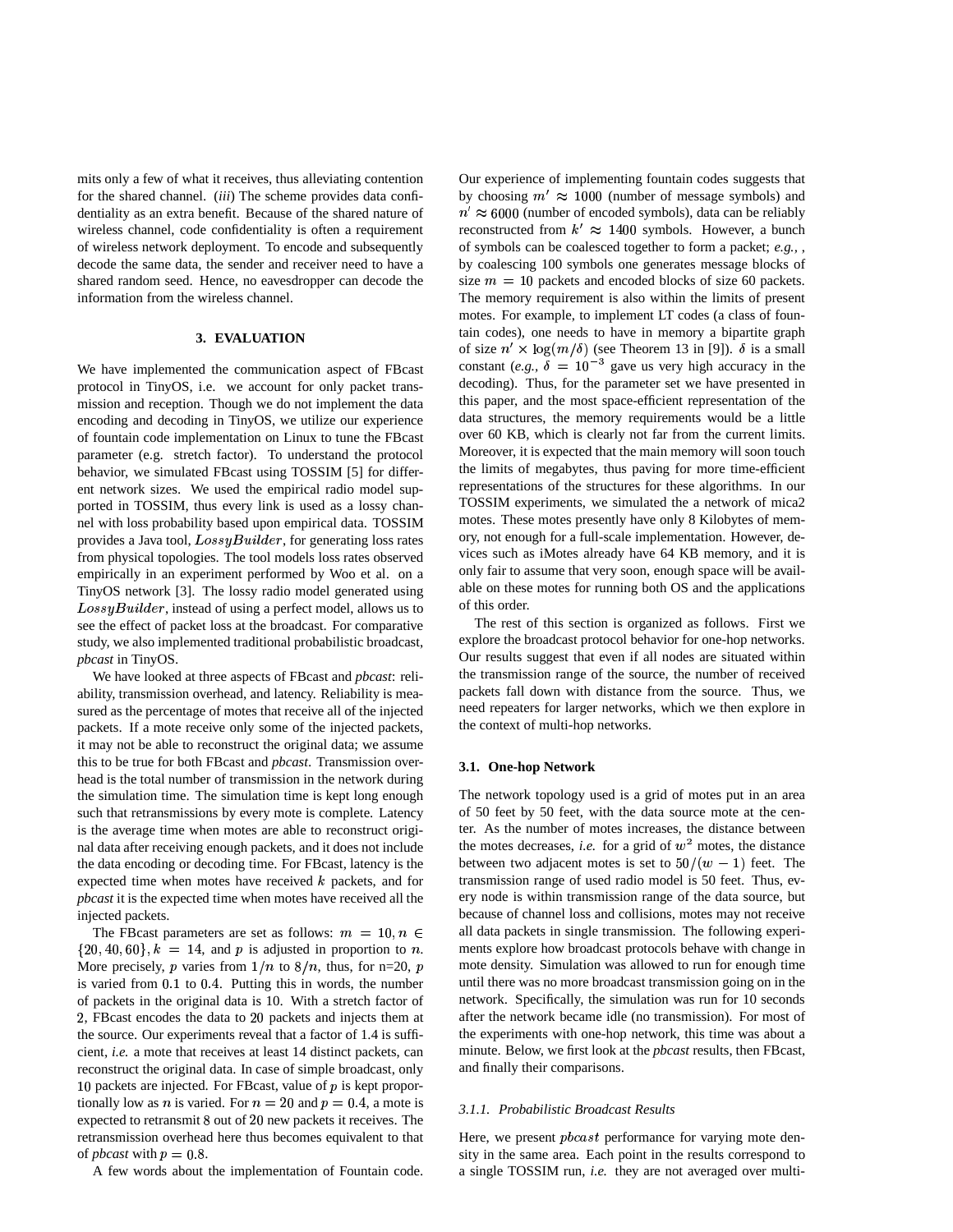

**Fig. 3**. Probabilistic broadcast results for low forwarding probability ( $p = 0.1 - 0.6$ ). Motes are uniformly deployed as a grid over  $50^\circ x 50^\circ$  area. 10 packets are injected at the source at center.



**Fig. 4**. Probabilistic broadcast results for high forwarding probability  $(p = 0.8 - 1.0)$ .

ple TOSSIM runs with same parameters. Presenting results for a typical TOSSIM run shows some randomness in the results, which could be removed by taking averages. But, since we want to focus upon the broadcast reliability, a typical run instead of an average is a more desirable study.

Figure 3A and 4A show that reliability of traditional probabilistic broadcast is more than 90% only when  $p$  is more than  $6/10$ , and it holds only for a small window of mote density variation *i.e.,* when there are about 200 motes in 50'x50' area. Reliability here presents the fraction of motes that are able to reconstruct the original data, *i.e.* they receive all of the injected packets. When network is sparse, reliability is low because of channel loss. When network is dense, again reliability is low because of packet collision. Figure 3A and 4A also show that increasing forwarding probability does not always mean an increase of the reliability. This can be explained by the fact that increased forwarding probability leads to increased transmission attempts by the motes, thus increasing the probability of packet collision. To understand the reliability behavior closely, we looked at the number of new packets being received by the motes. Figure 3B and 4B show the effect of mote density and forwarding probability upon the number of packets received. The number of received packets vary similar to the reliability in Figure 3A because they are related.

Transmission overhead of *pbcast* protocol increases with increase in forwarding probability and with increase in mote density as shown in Figure 3C and 4C. The average latency, when a mote receives all 10 packets if at all, remains same for different forwarding probabilities. This is mainly because, in our experiments, the latency is found to be bounded by the rate at which the data source injects the packets. We will use the reliability and transmission overhead results for comparing *pbcast* and FBcast performance later on.

#### *3.1.2. FBcast Results*

Figure 5A shows that FBcast reliability, the fraction of motes that are able to reconstruct original data, is close to 100% for a large window of mote density variation: when mote density is more than 49, and  $p$  is more than  $4/40$ , all motes are able to receive more than 14 packets. These results are for  $n = 40$ . FBcast has high reliability compared to *pbcast* because motes are able to reconstruct the original data even if they do not receive all  $n$  injected packets. Below we look closely at the effect of stretch factor and forwarding probability upon FBcast behavior.

We experimented with the effect of varying the forwarding probability,  $p$ , upon reliability (Figure 5A). As we decrease the  *value, the number of retransmissions decreases as shown in* 5B, but the number of new packets received at different motes decreases. For dense network, smaller value of  $p$  is sufficient to reconstruct the original data; *e.g.*, for 169 mote network in 50 x 50 feet area,  $p = 2/40$  is enough to have more than required number of new packets for 99% motes. But for less dense network, higher value of  $p$  is required. Thus, if the deployed mote density has very high variance, the value of  $p$ should depend upon the neighbor density. Second, as we go away from the data source, the number of new packets received decreases. This suggests that after some hops from the source, there may not be enough new packets to reconstruct the original data. Increasing the stretch factor helps overcoming this shortage, as shown later in this section.

Number of transmissions, shown in Figure 5B, includes the number of injected packets and number of retransmissions un-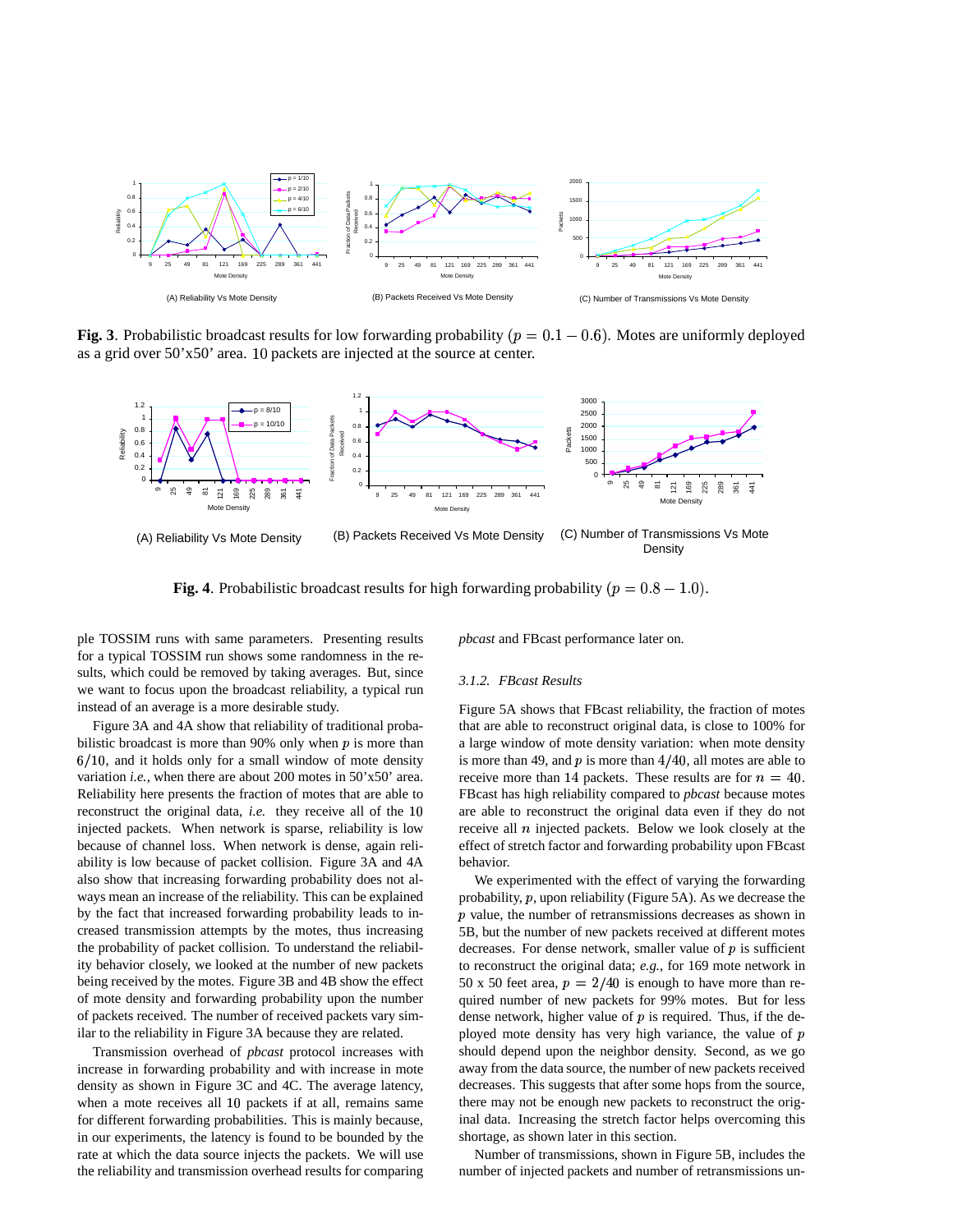

(A) Reliability Vs Mote Density

(B) Number of Transmissions Vs Mote Density

**Fig.** 5. FBcast performance for  $n = 40$  and varying forwarding probability. Motes are uniformly deployed as a grid over 50'x50' area.



**Fig. 6.** FBcast performance for  $p = 6/n$  and varying stretch factor.

til the simulation run ends. For the same forwarding probability, there is an increase in transmission overhead when stretch factor is increased from n=20 to n=40, but there is no change between n=40 and n=60. Though the forwarding probability is proportionately adjusted, change in transmission overhead with  $n$  can be explained by the corresponding change in reliability shown earlier: reliability improved from  $n=20$  to  $n=40$ , but it remained roughly the same for n=40 and n=60. But for the same stretch factor, n=40, if we increase the forwarding probability, we observe an increase in the number of transmissions, though there was no similar increase in the reliability. To understand this, we looked at the total number of packets being received by the motes (not the reliability), and we found that there is an increase in the number of received packets at the motes with an increase in the forwarding probability. For example, for  $p = 1/40$ , the average number of received packets for 121 motes is 23, and for  $p = 8/40$ , the average increases to 38, though in both cases most of the motes have enough new packets to reconstruct the original data.

To see the effect of stretch factor,  $n$  is varied from 20 to 60, and the forwarding probability  $(p)$  is varied proportionately with the stretch factor. This variation ensures that a high stretch factor does not introduce too many unnecessary packet retransmissions. However, a high stretch factor injects many different packets and thus the intermediate nodes will continue

to get more *new* packets to retransmit. The combined effect of adjusted  $p$  and stretch factor ensures that higher reliability is achieved with approximately similar amount of transmission. The results in Figure 6A show that for a sparse network, increasing  $n$  improves reliability, but for a dense network, we see that  $n = 40$  provides very high reliability and there is no need for higher stretch factor, of course there is an increase in number of transmissions with increase in the stretch factor (Figure 6B).

Latency numbers show an increase in the average latency as we increase the stretch factor. This can be explained because the encoded packets are injected in sequence, and the higher the number of injected packets, the longer will it take to inject the last packet. For same stretch factor, there is not much difference in average latency for different forwarding probability.

In summary, FBcast has very high reliability for  $n = 40$ , and there is no need for higher stretch factor for fairly dense network (100 motes in the 50'x50' area). Also, for higher density,  $p = 4/40$  achieves high reliability but with lower number of transmissions than  $p = 8/40$ . The average communication latency in FBcast depends upon how fast the data packets are being injected in the network.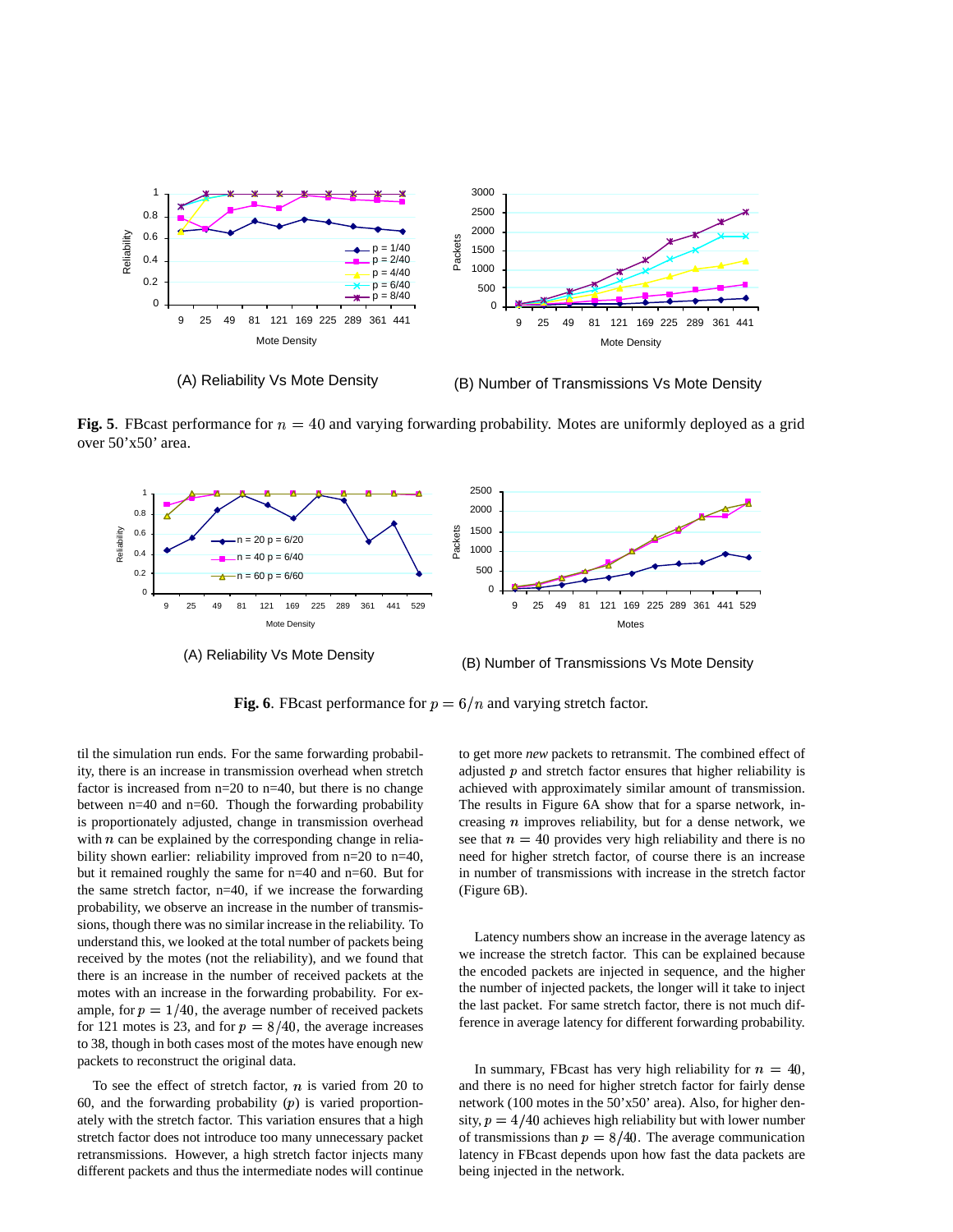

(A) Reliability Vs Mote Density

(B) Number of Transmissions Vs Mote Density

Fig. 7. Comparison of FBcast and *phcast* for reliability and transmission cost.

# *3.1.3. Protocol Comparisons*

FBcast and *pbcast* both can achieve reliability close to 100%, but FBcast can do so for larger window of variation in the mote density, and the *pbcast* reliability is highly susceptible to the mote density. Since both FBcast and *pbcast* use proportional forwarding probability to control the number of retransmissions, both have similar transmission overhead for same forwarding probability; but since FBcast provides high reliability at lower forwarding probability than  $p \text{ } back$  (Figure 7), the number of retransmissions incurred in FBcast is much less than that in *pbcast*. Also, while *pbcast* exposes only the forwarding probability to control its behavior, FBcast exposes the forwarding probability and the stretch factor as control, thus FBcast can be adapted more flexibly to suit different deployment densities and reliability requirements.

## **3.2. Multi-hop Network**

Because of channel loss and probabilistic retransmission of the arrived packets, as we go away from the data source in the center, the number of received packets decreases. This is observed in single hop scenario too, but it is more evident for multihop scenario as shown in Figure 8. For these experiments, the inter-mote spacing along grid sides is 10'. With 441 motes placed uniformly in 200'x200' area, the figure shows the number of packets received in different zones. The *pbcast*, with  $p = 8/10$ , the broadcast coverage is less than 5% of the area. As we increase  $n$ , we observe increase in the coverage. But increasing  $n$  also has inherent cost (encoding/decoding cost), a very high  $n$  may not be the desirable engineering choice. Also, even with  $n = 60$ , the coverage is less than even 20%. Below we present how extending FBcast with repeaters extends the FBcast coverage.

A repeater is a mote that reconstructs the original data and acts as the data source, thus injecting the encoded data packets. Because of unknown data source mote, unknown network topology and radio behavior, and probabilistic nature of the broadcast, a priori placement of repeaters is not desirable. A repeater should be selected dynamically, and such a selection poses a question: how can a mote decide to be a repeater based



**Fig. 8**. Topography for motes deployed with 10' spacings in 200'X200' area. *n* varies from 10 *pbcast* to 60. Transmission probability varies as  $8/n$ .

on the received packets? If the condition for being a repeater is very relaxed, there may be more motes serving as repeaters than is required (over-coverage), and if the condition is very constrained, there may be too few repeaters to cover the whole area (under-coverage). Our repeater algorithm strikes a balance by utilizing the rate of packet receptions and the number of received packets.

Figure 9 shows the pseudo code for FBcast with repeater algorithm. Every mote calculates how long it should listen before it decides about being a repeater, call this time is the listen window. At the end of listen window, if a mote has enough packets to construct original data, but less than a threshold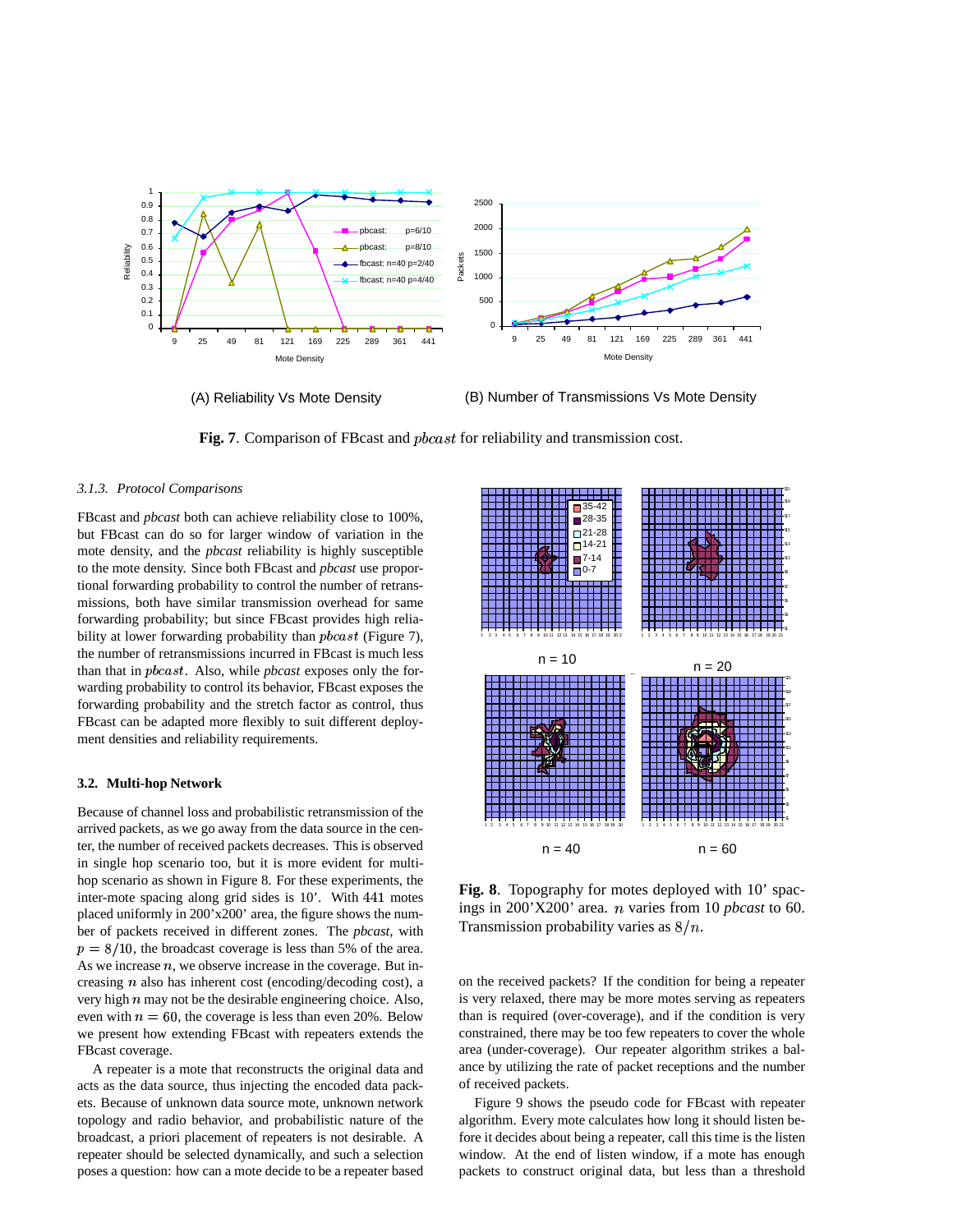

A. Topography for multi-hop scenario with repeaters (210'x210' area with grids of size 10'10')

B. Position of the repeater motes



Input: k,  $k_{th}$ , packet arrival times Algorithm:  $t_1$  = time when 1st packet received  $t_k =$  time when k<sup>th</sup> packet received At  $t_k$ : o compute  $t_{k_{th}} = (t_k - t_1) * k_{th}/(k-1)$ 

• compute  $t_{rand}$  = random value in  $\{0, t_k\}$ 

• compute 
$$
listemWindow = t_{k_{th}} + t_{rand}
$$

Wait for  $listenWindow$  duration; If( total packets received  $> k_{th}$  ) return; // no need to be a repeater Else if( total packets received  $> k$  ) // be a repeater

1. reconstruct original data

2. encode data to get all  $n$  packets

3. transmit the new packets

**Fig. 9**. Pseudocode for FBcast with repeater.

number of packets, the mote becomes a repeater. By having threshold check as a condition, we ensure that not every mote can become a repeater, but only those that are ( being away from the data source ) able to receive only a small fraction of injected packets will be repeaters. This threshold condition will be satisfied by a band of motes, as it is clear for one-hop scenario: around the data source, there exists concentric bands of motes with similar number of received packets. To ensure that not all motes in the distant band become a repeater, we carefully randomized the length of initial listen window.

Listen window consists of two parts: first part is the expected time when the mote will receive the threshold number  $(k<sub>th</sub>)$  of packets, and the second is a random duration from 0 to  $t \in [0, t_k]$ , where  $t_k$  is the duration between reception of first and kth packets. The length of listen window affects the latency of packet dissemination in large area. For faster propagation, the listen window can be proportionately decreased to smaller value, though the trade-off is the increase in number of repeaters per unit area.

Figure 10A shows that FBcast with repeater has complete coverage of the 200'x200' area with motes kept at 10' spacing. The algorithm parameters are set as follows:  $n = 40$ ,

 $p = 8/40$ , and  $k_{th} = 21$ . The value of threshold packet count,  $k_{th}$  is important to be mentioned. Since a mote becomes repeater only if it receives packets between  $k$  and  $k_{th}$ , setting  $k_{th}$  too close to k value decreases the probability of motes being a repeater. We found that setting  $k_{th} = 1.5k$  for mote deployments with 10' spacings or less enables complete coverage. Figure 10B shows the position of repeater motes.

# **4. RELATED WORK**

**Baseline Approaches:** So far, the data dissemination techniques for wireless networks can be divided into two major approaches, deterministic or probabilistic broadcasts. Simple flooding [11] is the most naive implementation of the first class. However, naively rebroadcasting can easily lead to broadcast storm problem [16], and hence the need for controlled density-aware flooding and multicast algorithms for wireless networks [2].

**Variants and Optimizations:**Several other optimizations can be applied to these baseline schemes. For example, Location awareness can be exploited to subvert issues such as the hidden neighbor problem. However, such a scheme would require more sophistication such as communication with a satellite for GPS positioning. For a mobile environment, a location aware protocol can be quite useful [16]. Similarly, knowing one's neighbors within a first few hops can help broadcasting efficiently as well. In this case, neighbors exchange periodic Hello messages amongst each other so as to form an idea of their neighborhood. When a broadcasting is done, the message is tagged with the identifier of the broadcasting node so that neighbors within a threshold number of hops need not rebroadcast them. Examples of such techniques can be found in the literature [8, 13]. Similarly, since collision is a critical obstacle, one intuition is to have many of the nodes stay off from transmissions, and thus create a virtual sparser topology that will have less collisions. Irrigator protocol and its variants are based on this idea [12]. For a comparative and comprehensive survey of these protocols, the reader can refer to [18]. A randomized variant of controlled flooding is by the epidemic and gossiping algorithms for data management in large-scale distributed systems [14]. On a similar note, Trickle